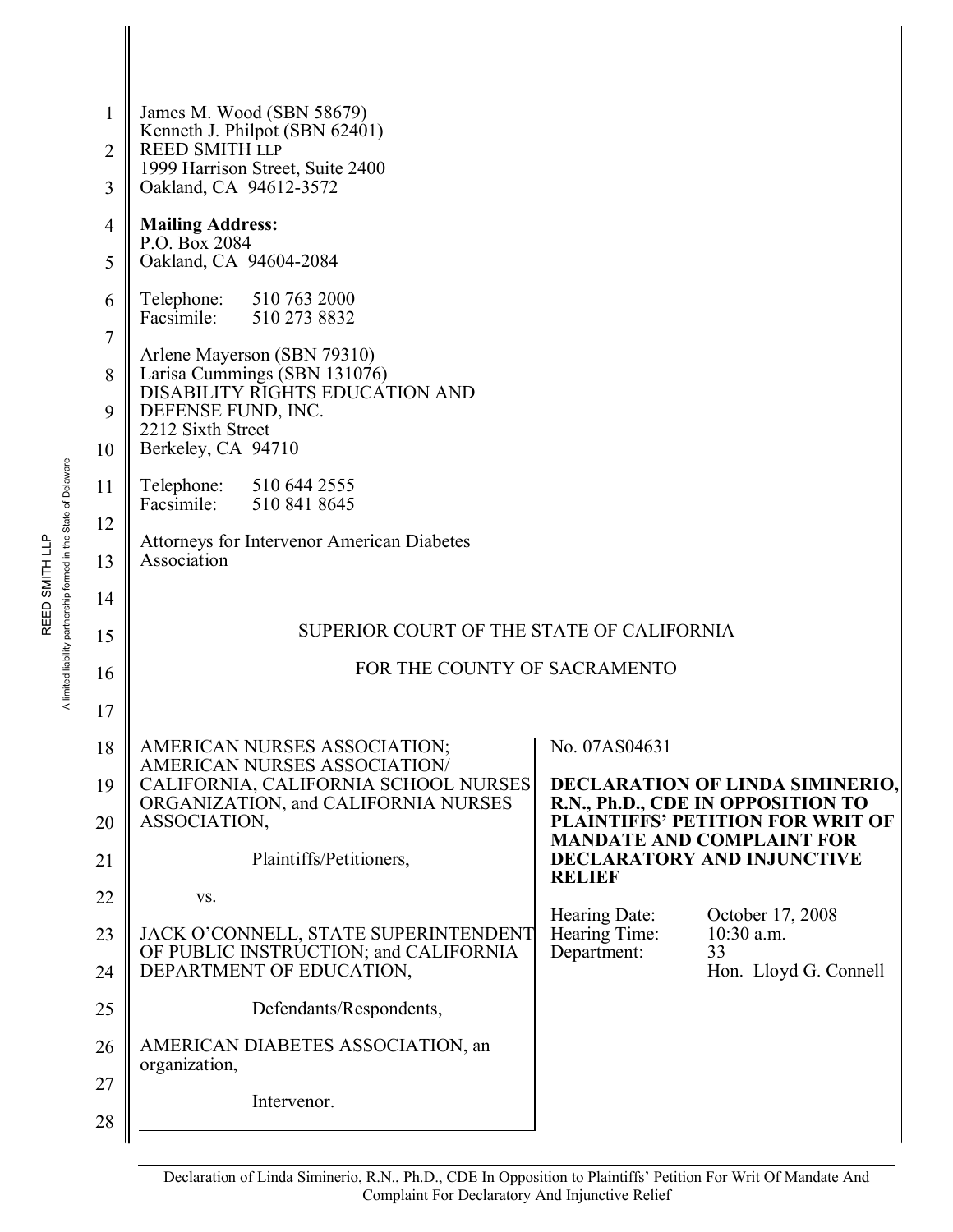10

11

12

13

14

15

16

17

18

19

20

21

22

23

1

2

I, Linda Siminerio, declare as follows:

1. I make this declaration in support of Intervenor American Diabetes Association's Opposition to Plaintiffs' Petition For Writ Of Mandate And Complaint For Declaratory And Injunctive Relief. For the reasons stated in this declaration I have personal knowledge of its contents and if called as a witness in this matter I could and would competently testify to each of these facts. I am an associate professor of medicine, department of endocrinology at the University of Pittsburgh School of Medicine, of nursing at the University of Pittsburgh School of Nursing, a faculty member at the Pennsylvania State University School of Nursing and director of the University of Pittsburgh Diabetes Institute. My primary research topics include diabetes education, diabetes translation into community interventions, pediatric diabetes care and education, and the psychosocial and behavioral aspects of diabetes. I have served as an investigator on numerous diabetes studies and authored more than 50 scientific publications.

2. I am a registered nurse licensed in the state of Pennsylvania, and have been a registered nurse since 1972.

24 3. I have been a certified diabetes educator (CDE) since 1980. A certified diabetes educator is a health care professional who specializes in training individuals with diabetes in managing and treating the disease and its complications. In order to be certified, an individual must meet education, licensing and professional experience requirements and pass an examination administered by the National Certification Board for Diabetes Examiners. Most CDEs work for hospitals, clinics or medical practices where they have primary responsibility for training individuals with diabetes in diabetes care tasks such as blood glucose monitoring, insulin administration, and monitoring for signs and symptoms of hyperglycemia or hypoglycemia. In this role, CDEs also frequently train other unlicensed individuals (such as parents, family members, and school personnel) to perform these care tasks.

25 26 27 28 4. I am a past president, health care and education of the American Diabetes Association, as well as the former editor of Diabetes Forecast, a magazine published by the Association. I have also served as senior vice president for the International Diabetes Foundation / / / / /

- 1 -

A limited liability partnership formed in the State of Delaware A limited liability partnership formed in the State of Delaware REED SMITH LLP REED SMITH LLP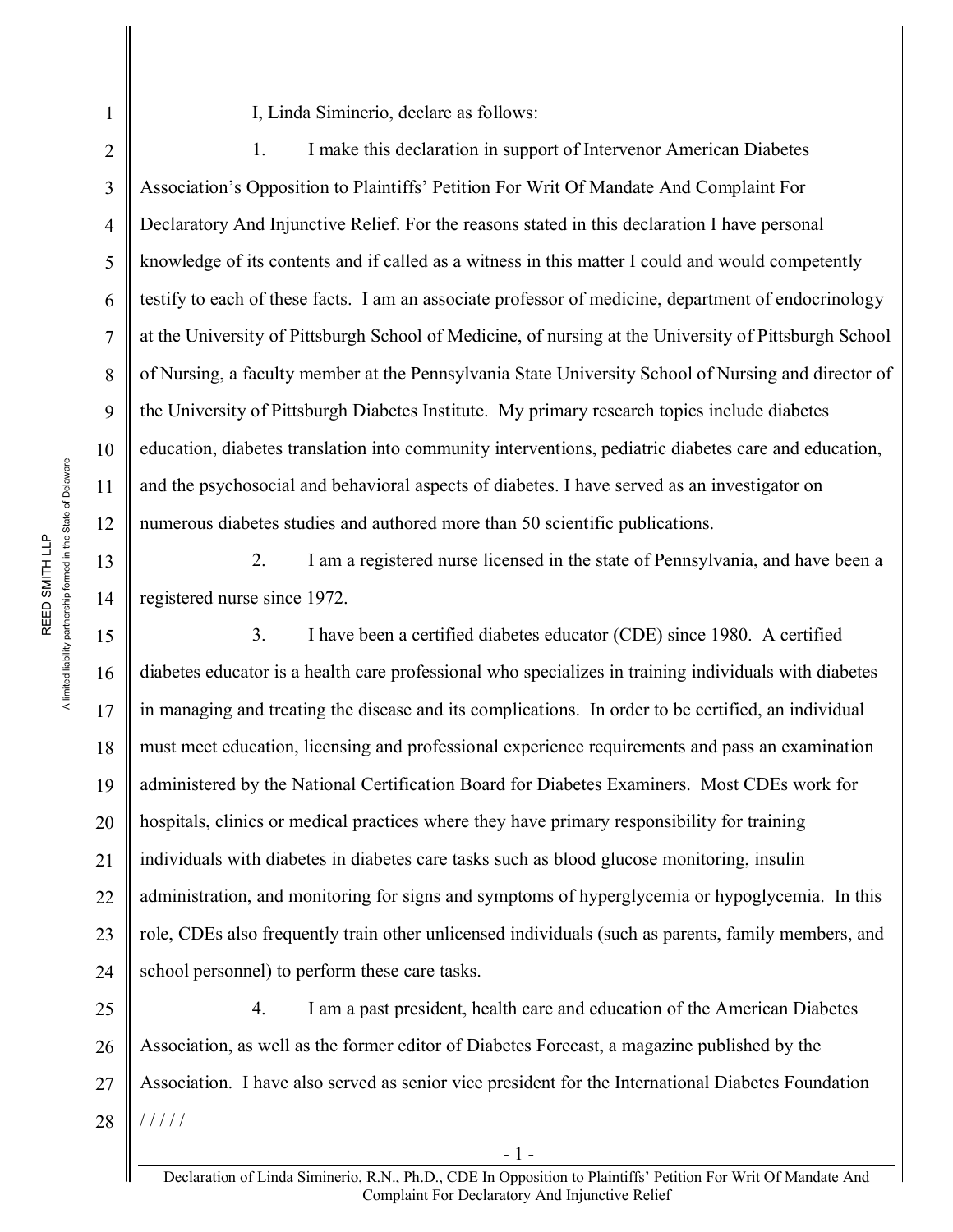(IDF), representing diabetes education worldwide and have been appointed as the organizing chair of the next IDF world congress. A summary of my background, training and experience is attached as Exhibit A.

5. My clinical experience includes treating and educating individuals with diabetes and their families for more than 30 years. I was responsible for the diabetes education program at the Children's Hospital of Pittsburgh for 27 years where I provided and supervised pediatric diabetes services. Services included education for patients, professionals (pediatricians, nurses and dietitians) and the community (schools and camps). I was responsible for organizing the first diabetes camp for children with diabetes in western Pennsylvania and directed the camp for over 20 years. As Director of the University of Pittsburgh Diabetes Institute, I am responsible for the provision of quality diabetes services in the University of Pittsburgh Medical Center (UPMC) that represents 19 hospitals, physician and diabetes educator services. I am also responsible for overseeing a diabetes clinic and education service for the US Air Force at the Lackland Wilford Hall Medical Center in San Antonio, Texas.

6. I am a co-chair of the American Diabetes Association's Safe at School Working Group. The group was founded in 2005 to coordinate the Association's efforts to promote the safe and adequate provision of diabetes care services at school so that children with diabetes could attend school safely with confidence that their health care and educational needs would be met.

20 21 22 23 7. I have high regard for the role of school nurses and advocate for them; however, the reality is that while there is a growing number of children developing diabetes there is also a growing shortage of nurses. Therefore there is a critical need for identifying resources to support the role of the school nurse in the care of children with diabetes in the school.

24 25 26 27 28 8. Managing diabetes requires careful monitoring of the disease, including testing blood glucose levels and providing appropriate treatment, 24 hours a day, 7 days a week, including during school hours. For most students with diabetes, management of the disease includes multiple daily doses of insulin. For individuals with type 1 diabetes, insulin is necessary for survival. For all individuals with diabetes who need insulin, failing to get insulin when needed can

1

2

3

4

5

6

7

8

9

10

11

12

13

14

15

16

17

18

19

Declaration of Linda Siminerio, R.N., Ph.D., CDE In Opposition to Plaintiffs' Petition For Writ Of Mandate And Complaint For Declaratory And Injunctive Relief

- 2 -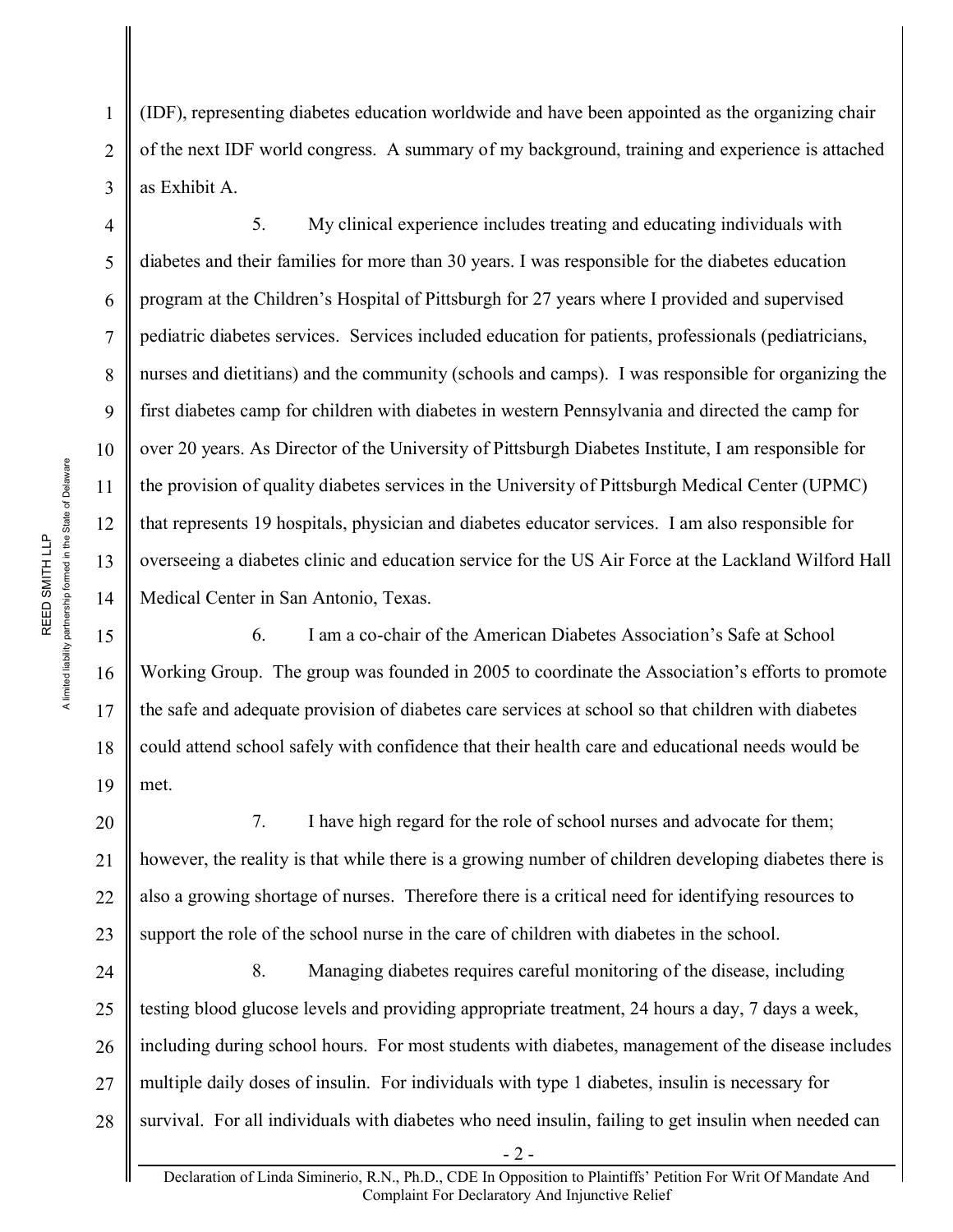lead to severe short-term and long-term complications. Therefore, it is critical that students with diabetes who need insulin have access to insulin administration whenever they are at school or participating in school-related activities.

9. Today, most older children and adults perform diabetes care tasks, including insulin administration, themselves. Children who are not yet able to self-administer insulin almost always receive it from parents, family members, or other unlicensed persons (such as friends or babysitters). Once trained (a process that is neither time-consuming nor difficult), unlicensed persons can safely and easily determine the proper dose of insulin to be given to a child (based on the medical orders from the child's treating physician) and then dispense that dose through injections by syringe, an insulin pen, or an insulin pump. This is what happens all the time when children with diabetes are at home, and there is no reason why the same cannot happen at school.

10. Insulin can be safely administered by unlicensed personnel; in fact, such persons (including parents, family members and caregivers) do so every day for thousands of children with diabetes. In my professional opinion, such an individual, when properly trained and following the detailed orders of a physician, is no more likely to make a mistake in administering insulin than a nurse or other health care professional. Moreover, the possibility of an incorrect dose does not change my opinion that unlicensed personnel can safely administer insulin, given that an incorrect dose can be corrected so long as school staff are appropriately trained and appropriate follow-up care (which should be specified in the physician's orders) is available and readily provided.

21 22 11. In my professional opinion, administering a prescribed insulin dose to a student based on detailed instructions from a child's treating physician does not require professional skill or nursing judgment. Similarly, it does not require substantial scientific knowledge or technical skill. There are two distinct steps involved in administering insulin: assessing the correct dose to be given at a particular time and actually giving that dose (either by injection, using an insulin pen, or pressing buttons on an insulin pump). In the school setting, the task that the person administering the insulin to a student is being asked to do, whether it is a nurse or a trained unlicensed school employee, is the same. That person is supposed to determine the amount of insulin based upon

1

2

3

4

5

6

7

8

9

10

11

12

13

14

15

16

17

18

19

20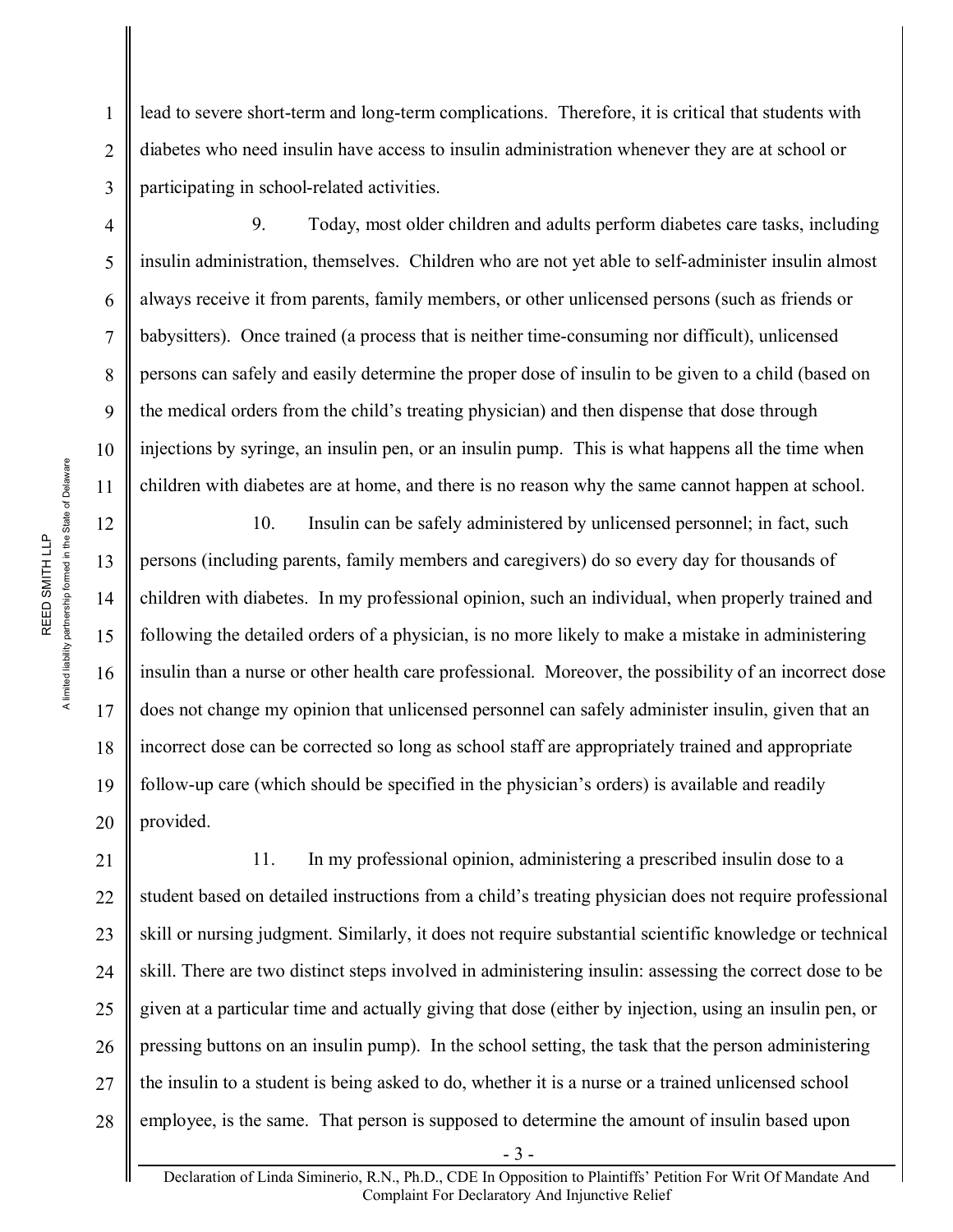orders from the experts in diabetes management, the child's treating diabetes care team, and the only information this will require is knowing the amount of carbohydrates the child is about to consume and/or the child's current blood glucose level. As a member of the treating team, when it comes time to administer insulin I do not believe that it is necessary for that person to assess the student's medical history or perform any other sort of physical assessment. The next step, getting the insulin into the child by syringe, pen, or insulin pump, involves delivering an injection or pressing a button. I have successfully – and routinely – taught all of these tasks to people of all educational backgrounds, and even to children**.** On several occasions, I have trained parents with severe mental challenges to safely administer insulin to their child.

12. The process for giving insulin by injection with a syringe is simple and routine. Rarely is it necessary to mix one type of insulin with another in order to form the proper dose. Most children today will take only one type of insulin at a given time (at school this is generally rapid-acting insulin to cover meals or treat hyperglycemia). While older regimens sometimes required a mixture of different types of insulin to be given in one dose, common combinations of insulin types are commercially available in pre-mixed vials. If a child does require a mixture, this particular mixed dose would almost always be given in the early morning before the child goes to school. Therefore, the individual giving the shot outside of the home environment need only deal with one vial of insulin. If in the very rare event two types of insulin are needed, the insulin could easily be administered in 2 separate injections. With the advent of extremely short, thin needles and insulin pens, it has been my experience that children with diabetes do not perceive multiple injections to be frightening or painful.

22 23 24 25 26 27 28 13. To administer the dose via a syringe, the person giving the dose first pulls the plunger on the syringe down to the appropriate number of units for the needed dose. Insulin will be provided by the parent or caregiver, so, unlike in a hospital setting, the person administering the insulin will not be choosing among types of insulin. Next, the person will remove the cap from the syringe and insert the syringe needle into the insulin vial to draw out the correct dose. Syringes will be provided by the parent, so there is no need to choose the type of syringe to be used. The person is now ready to prepare the injection. Choosing the injection site is not difficult; children generally

1

2

3

4

5

6

7

8

9

10

11

12

13

14

15

16

17

18

19

20

21

Declaration of Linda Siminerio, R.N., Ph.D., CDE In Opposition to Plaintiffs' Petition For Writ Of Mandate And Complaint For Declaratory And Injunctive Relief

- 4 -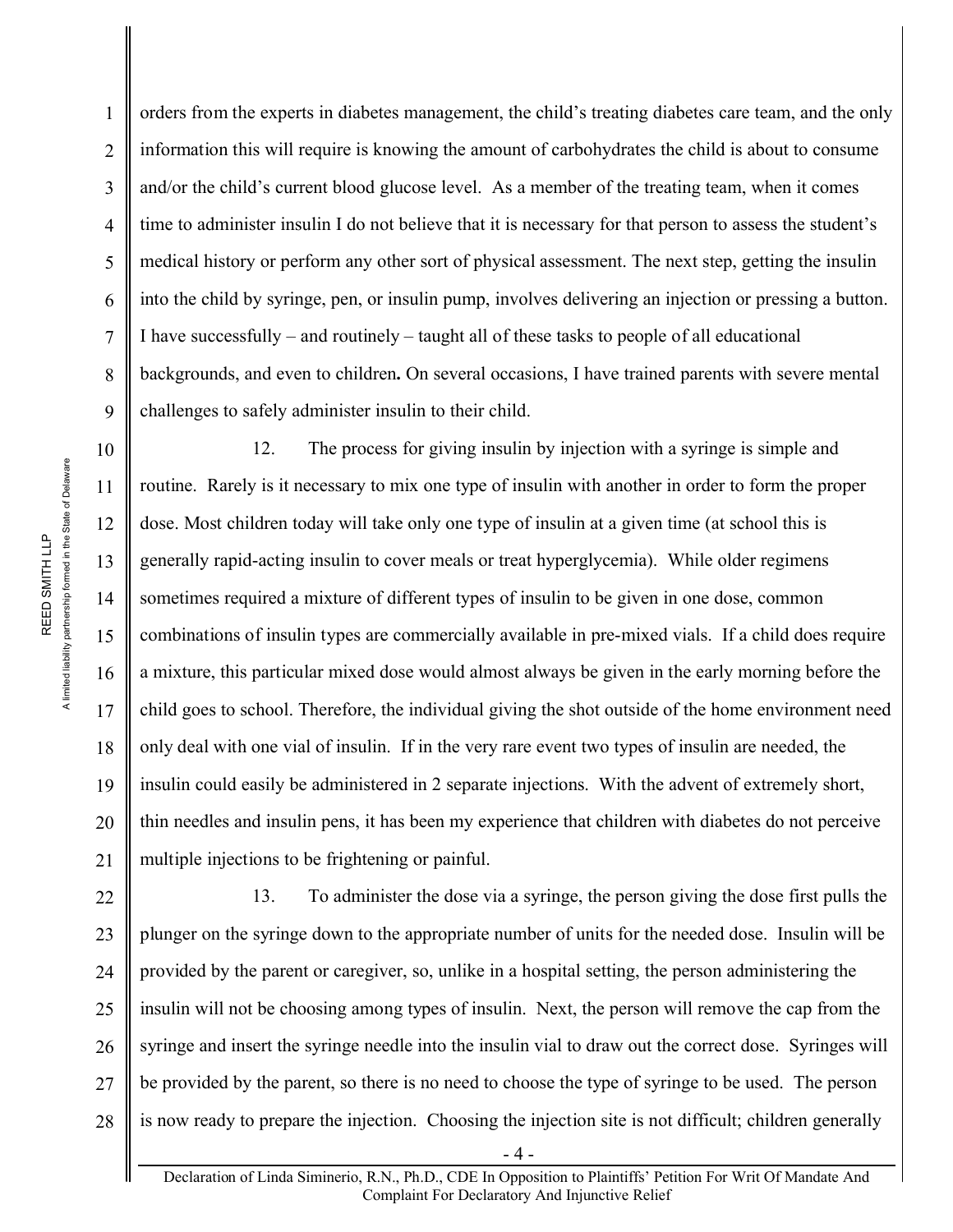pick the injection site themselves, and insulin can be given at many sites on the body (the most commonly used are the upper arm, thigh, stomach, and buttocks). To deliver the injection, the person will pinch the skin around the injection site, push the needle into the skin at a 90 degree angle, push in the plunger on the syringe, count to 5, and withdraw the syringe. The syringe is then disposed of per instructions in a safe container for sharps. The injection is given just under the skin; there is no need to push the needle in deeply or to find a vein. This is all that is required. There is no realistic danger of harming the child by performing the injection improperly, and training on how to give injections is simple and routinely given.

14. Insulin pens are pen-shaped devices containing a supply of insulin and a needle on the end. Some pens are pre-filled with a certain amount of insulin and are not reusable, while others use cartridges of insulin that can be easily replaced. Injecting with a pen works much the same as via syringe, except that the correct number of units is selected through a dial on the pen.

15. An insulin pump is an electronic device. The pump itself is worn on the body and contains buttons that are used to specify the amount of insulin to be delivered; the pump is connected by tubing to a needle which is inserted under the skin or attached directly to the skin. The child will come to school with the pump already attached. Pumps deliver a constant supply of insulin to cover activities throughout the day, and additional doses, or "boluses" are administered as needed, often to cover meals or snacks. Use of the pump does not require an injection; it simply requires pressing buttons to specify and then deliver the correct amount of insulin. With pumps used today, all the person administering the insulin does is input some basic data and the preprogrammed pump determines how much insulin to administer.

22 23 24 25 26 27 28 16. Determining the proper dose to be given is straightforward when the decision is based on the detailed treatment orders of the child's treating physician. At school, the dosage to be administered in each situation will be specified in the treating physician's orders. Non-licensed school personnel, like a school nurse, would simply need to measure the student's blood glucose level and/or calculate the amount of carbohydrates to be compensated for, and refer to the physician's orders for the proper dose. No more assessment of the student's condition than this is required. In my opinion and experience, laypeople can, without a medical or nursing license,

1

2

3

4

5

6

7

8

9

10

11

12

13

14

15

16

17

18

19

20

21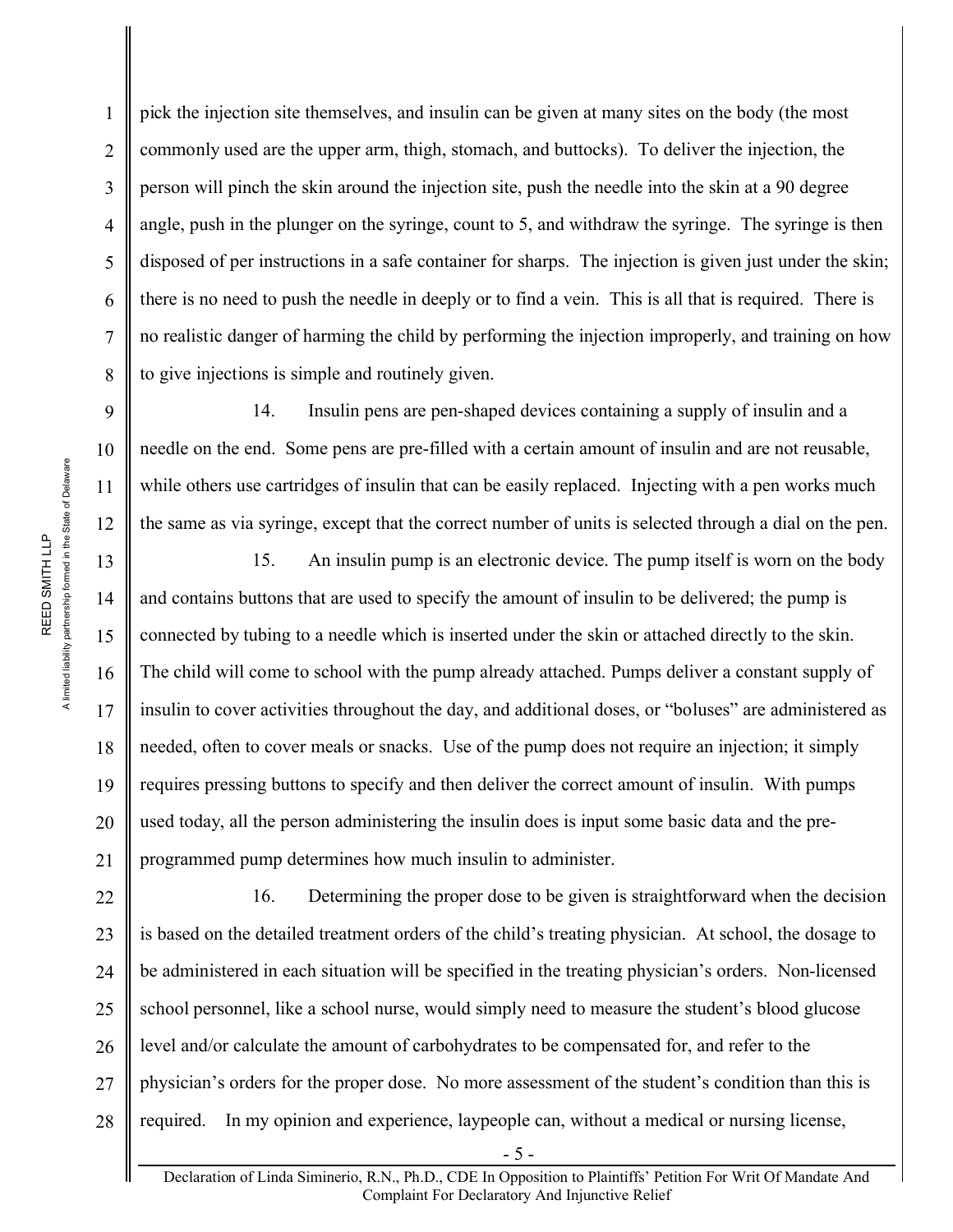follow the physician's orders and safely give an insulin injection. I have trained hundreds of children (those who have the maturity and cognitive skills, which is individually determined) and their caregivers throughout my career and have never had a situation in which I was unable to train safe administration of an insulin injection. Timing of training is dependent on a number of themes like readiness, past experiences, willingness, etc. However on average, teaching a person to simply administer a pre-determined amount of insulin, takes approximately one hour (with repeat demonstration until the learner feels ready and confident). Insulin delivery methods have been developed to make it as easy as possible for those without medical training to administer insulin.

9 10 11 12 13 14 15 16 17 18 19 20 21 22 23 24 25 17. While I certainly value the many roles that school nurses play to keep students with diabetes – and all students – healthy and would strongly support there being more school nurses in our nation's schools, that does not mean that a trained unlicensed school employee cannot safely administer insulin to a student with diabetes when a school nurse is not present. My professional opinion is that unlicensed personnel can safely administer insulin when trained, and this opinion is shared by the community of health care professionals who devote their lives to caring for and treating individuals with diabetes. The American Diabetes Association's official position statement on diabetes care in the school and day care setting was adopted in 1998. A true and correct copy of this statement is attached as Exhibit  $B<sup>1</sup>$ . The position statement was developed by a group of leading health care professionals in the treatment of children with diabetes, and concludes that unlicensed personnel may safely administer insulin. Specifically, the statement says: "An adequate number of school personnel should be trained in the necessary diabetes procedures (e.g., blood glucose monitoring, insulin and glucagon administration) and in the appropriate response to high and low blood glucose levels to ensure that at least one adult is present to perform these procedures in a timely manner while the student is at school, on field trips, and during extracurricular activities or other school-sponsored events These school personnel need not be health care professionals."

26 / / / / /

27 28

1 This statement is published in the journal *Diabetes Care*, Volume 331, Suppl. 1 (January 2008) at pages S79-S86.

A limited liability partnership formed in the State of Delaware A limited liability partnership formed in the State of Delaware REED SMITH LLP REED SMITH LLP

1

2

3

4

5

6

7

8

- 6 -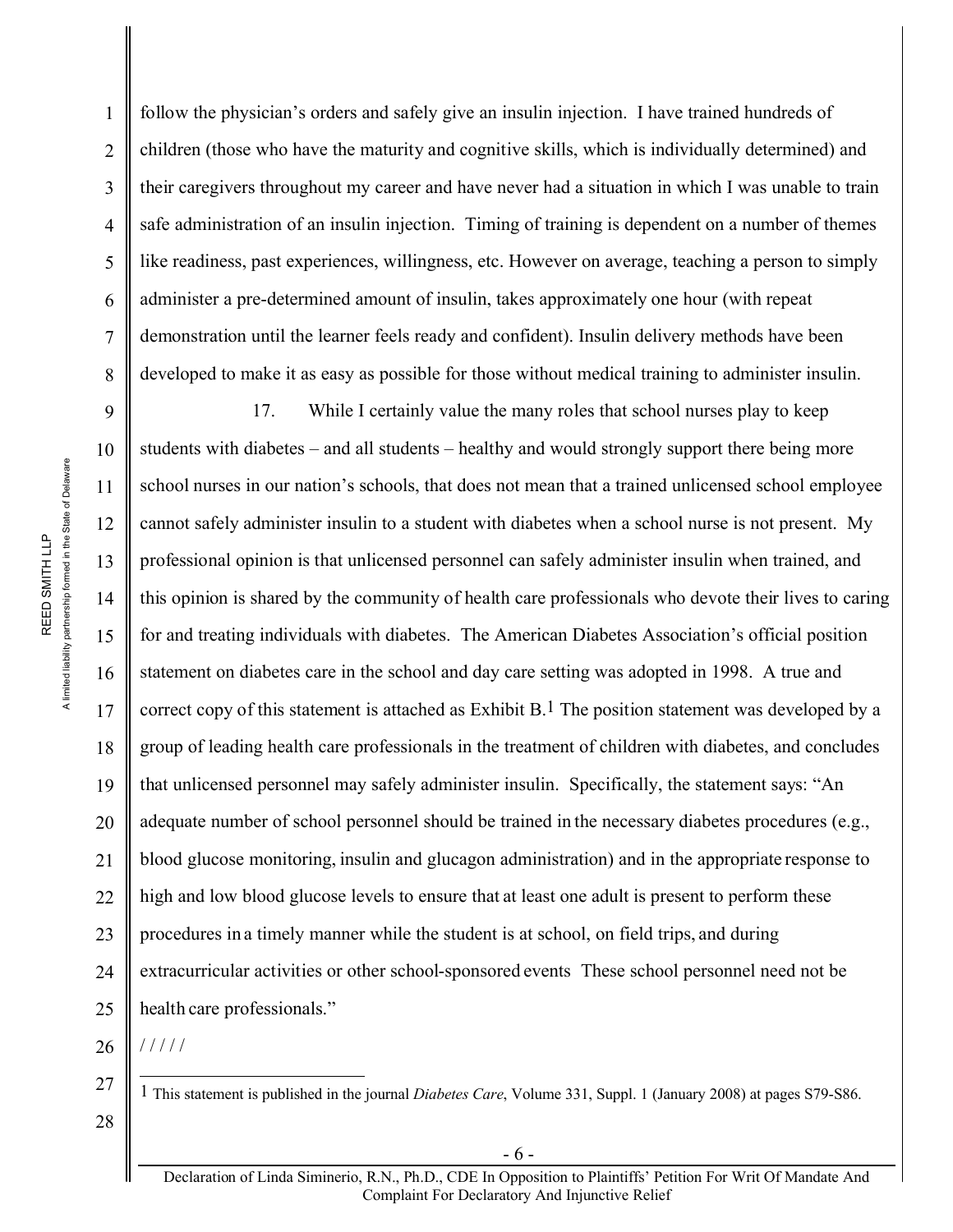A limited liability partnership formed in the State of Delaware A limited liability partnership formed in the State of Delaware REED SMITH LLP REED SMITH LLP

1 2 3 4 5 6 7 8 9 10 11 12 13 14 15 16 17 18 18. The National Diabetes Education Program (NDEP) is a federally sponsored partnership of the National Institutes of Health, the Centers for Disease Control, and more than 200 partner organizations, including medical, research, professional, educational, and other groups. NDEP also supports insulin administration by unlicensed school personnel as demonstrated in its publication *Helping the Student with Diabetes Succeed: A Guide for School Personnel.*2 This guide, designed to help explain the needs of all students with diabetes, states that unlicensed school personnel can and should be trained to provide diabetes health care services, including insulin administration. Specifically, this publication states on page 10: "The diabetes medical community has found that non-medical personnel ... can be trained and supervised to safely provide and assist with diabetes care tasks in the school setting, including blood glucose monitoring, insulin and glucagon administration, and urine ketene testing." The *Guide* explains that "A few school staff members should receive training from a qualified health care professional in student-specific and routine and emergency diabetes care tasks so that at least one staff member is always available for younger, less experienced students and for any student with diabetes in case of emergency." This guide represents the views of a wide range of other organizations, including medical, research, professional, educational, and other groups. 19. In 2005, the American Diabetes Association adopted a statement of principles as part of its Safe at School campaign (a true and correct copy of which is attached as Exhibit C),

19 which includes the following principle:

> The school nurse holds a primary role of coordinating, monitoring, and supervising the care of a student with diabetes. However, in addition to any full- or part-time school nurse, a small group of school staff members should receive training from a qualified health care professional in routine and emergency diabetes care so that a staff member is always available for younger or less-experienced students who require assistance with their diabetes management (e.g., administering insulin, checking their blood glucose, choosing appropriate food) and for all students with diabetes in case of an emergency (including administration of glucagon). These staff members should be school personnel who have volunteered to do these tasks and do not need to be health care professionals.

26 / / / / /

20

21

22

23

24

25

27

28 2 Attached as Exhibit A to Declaration of James M. Wood.

Declaration of Linda Siminerio, R.N., Ph.D., CDE In Opposition to Plaintiffs' Petition For Writ Of Mandate And Complaint For Declaratory And Injunctive Relief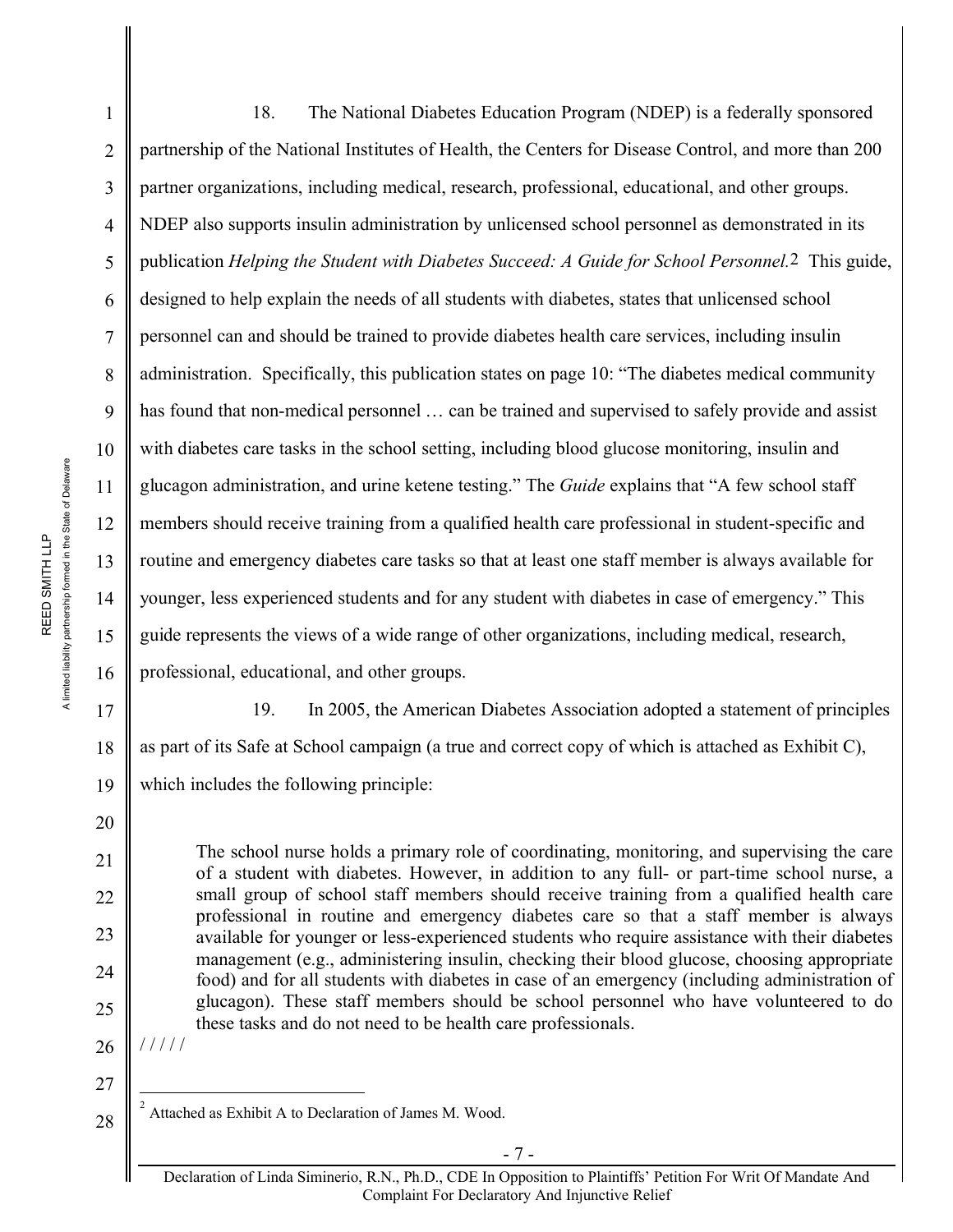This statement has been endorsed by major diabetes health professional and patient organizations, as well as other health care organizations, including the American Academy of Pediatrics, American Association of Clinical Endocrinologists, American Association of Diabetes Educators, American Dietetic Association, Lawson Wilkins Pediatric Endocrine Society, Pediatric Endocrine Nurses Society, Children with Diabetes, Juvenile Diabetes Research Foundation, American Academy of Pediatrics, and the American Association of Clinical Endocrinologists..

20. The benefits of training unlicensed personnel to provide insulin to students who cannot self-administer far outweigh any asserted risks to the students' safety and health. Permitting unlicensed personnel to administer insulin to students helps to ensure that someone will be on site to administer insulin whenever the child needs it, without the risk to the student's health and ability to participate in his or her education caused by a delay while nurses or other personnel are summoned from another site. Where there is no full time school nurse present at a school, training unlicensed personnel is the only way to ensure that insulin can be administered in a timely manner.

21. Providing insulin administration through nurses at other schools in a district or contract nurses who are not on site is not an effective solution because of the possibility of delay in insulin administration. It is also impractical because of the fact that most students with diabetes will need one dose of insulin at about the same time (lunchtime), **s**ome will need insulin whenever they eat or drink, and because of the unpredictable nature of unscheduled insulin doses to correct high blood glucose, which are common and can be necessary at any time.

21 22 23 22. Even where there is a full-time school nurse at a school, training unlicensed personnel is important in order to provide for insulin administration at times when the nurse is not available, such as during field trips or extracurricular activities.

24 25 26 27 28 23. It is better, in my professional opinion, and according to the health care professionals who care for children with diabetes, to have a trained unlicensed person who is on site and available administering insulin to a child with diabetes than to depend on licensed health care professionals who are not on site and available to administer insulin whenever needed. / / / / /

1

2

3

4

5

6

7

8

9

10

11

12

13

14

15

16

17

18

19

20

- 8 -

Declaration of Linda Siminerio, R.N., Ph.D., CDE In Opposition to Plaintiffs' Petition For Writ Of Mandate And Complaint For Declaratory And Injunctive Relief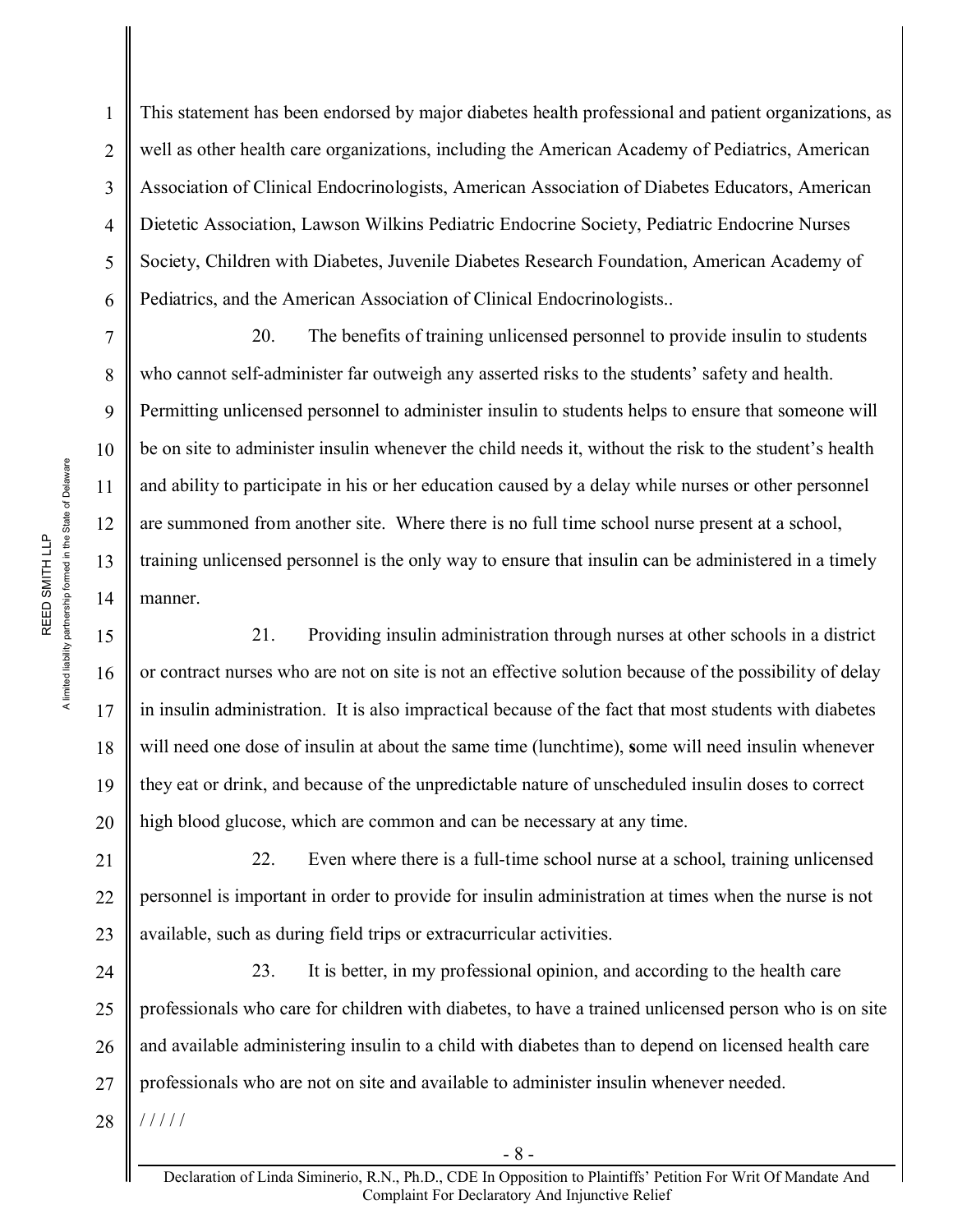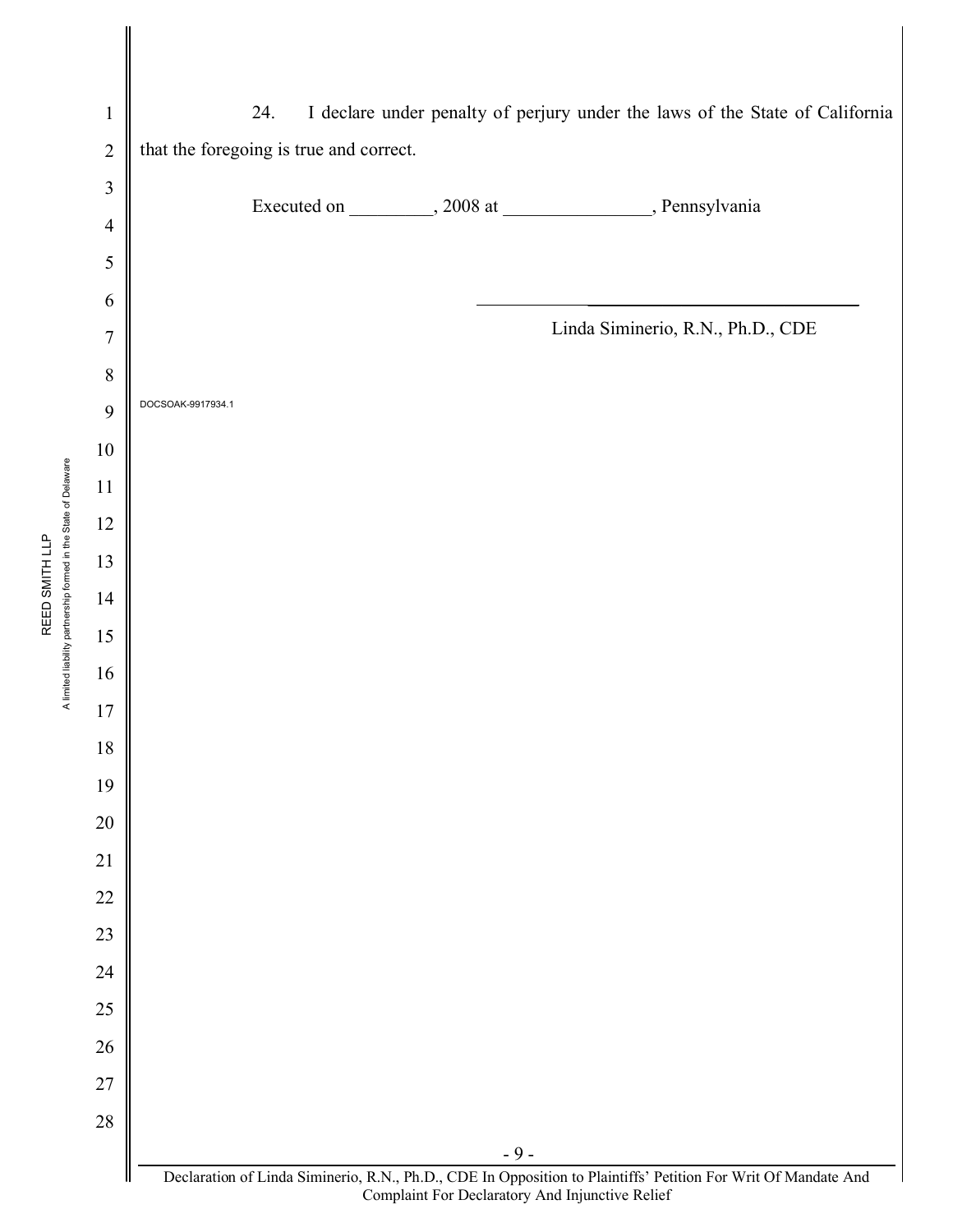| 1              |                                                                                                                          | <b>PROOF OF SERVICE</b>                                                                                                                                                                       |  |  |  |
|----------------|--------------------------------------------------------------------------------------------------------------------------|-----------------------------------------------------------------------------------------------------------------------------------------------------------------------------------------------|--|--|--|
| $\overline{2}$ |                                                                                                                          |                                                                                                                                                                                               |  |  |  |
| 3              | I am a resident of the State of California, over the age of eighteen years, and not a                                    |                                                                                                                                                                                               |  |  |  |
| $\overline{4}$ | party to the within action. I am employed in the office of a member of the bar of this court at whose                    |                                                                                                                                                                                               |  |  |  |
| 5              | direction the service was made. My business address is REED SMITH LLP, 1999 Harrison Street,                             |                                                                                                                                                                                               |  |  |  |
| 6              | Suite 2400, Oakland, CA 94612-3572. September 12, 2008, I served the following document(s) by                            |                                                                                                                                                                                               |  |  |  |
| $\overline{7}$ | the method indicated below:                                                                                              |                                                                                                                                                                                               |  |  |  |
| 8              | DECLARATION OF LINDA SIMINERIO, R.N., Ph.D., CDE IN                                                                      |                                                                                                                                                                                               |  |  |  |
| 9              | <b>OPPOSITION TO PLAINTIFFS' PETITION FOR WRIT OF</b><br><b>MANDATE AND COMPLAINT FOR DECLARATORY AND</b>                |                                                                                                                                                                                               |  |  |  |
| 10             |                                                                                                                          | <b>INJUNCTIVE RELIEF</b>                                                                                                                                                                      |  |  |  |
| 11             |                                                                                                                          | by transmitting via facsimile on this date from fax number 510.273.8832 the document(s)                                                                                                       |  |  |  |
| 12             |                                                                                                                          | listed above to the fax number(s) set forth below. The transmission was completed before<br>5:00 PM and was reported complete and without error. The transmission report, which is            |  |  |  |
| 13             |                                                                                                                          | attached to this proof of service, was properly issued by the transmitting fax machine.<br>Service by fax was made by agreement of the parties, confirmed in writing. The transmitting        |  |  |  |
| 14             |                                                                                                                          | fax machine complies with Cal.R.Ct 2003(3).                                                                                                                                                   |  |  |  |
| 15             |                                                                                                                          | by placing the document(s) listed above in a sealed envelope with postage thereon fully<br>prepaid, in the United States mail at Oakland, California addressed as set forth below. I am       |  |  |  |
| 16             |                                                                                                                          | readily familiar with the firm's practice of collection and processing of correspondence for<br>mailing. Under that practice, it would be deposited with the U.S. Postal Service on that same |  |  |  |
| 17             |                                                                                                                          | day with postage thereon fully prepaid in the ordinary course of business. I am aware that on<br>motion of the party served, service is presumed invalid if the postal cancellation date or   |  |  |  |
| 18             |                                                                                                                          | postage meter date is more than one day after the date of deposit for mailing in this<br>Declaration.                                                                                         |  |  |  |
| 19             |                                                                                                                          | by placing the document(s) listed above in a sealed envelope(s) and by causing personal                                                                                                       |  |  |  |
| 20             |                                                                                                                          | delivery of the envelope(s) to the person(s) at the address(es) set forth below. A signed proof<br>of service by the process server or delivery service will be filed shortly.                |  |  |  |
| 21             |                                                                                                                          | by personally delivering the document(s) listed above to the person(s) at the address(es) set<br>forth below.                                                                                 |  |  |  |
| 22             | $\boxtimes$                                                                                                              | by placing the document(s) listed above in a sealed envelope(s) and consigning it to an                                                                                                       |  |  |  |
| 23             |                                                                                                                          | express mail service for guaranteed delivery on the next business day following the date of<br>consignment to the address(es) set forth below.                                                |  |  |  |
| 24             |                                                                                                                          | by transmitting via email to the parties at the email addresses listed below:                                                                                                                 |  |  |  |
| 25             |                                                                                                                          |                                                                                                                                                                                               |  |  |  |
| 26             | 11111                                                                                                                    |                                                                                                                                                                                               |  |  |  |
| 27             | /////                                                                                                                    |                                                                                                                                                                                               |  |  |  |
| 28             | 11111                                                                                                                    |                                                                                                                                                                                               |  |  |  |
|                | $-10-$<br>Declaration of Linda Siminerio, R.N., Ph.D., CDE In Opposition to Plaintiffs' Petition For Writ Of Mandate And |                                                                                                                                                                                               |  |  |  |

Declaration of Linda Siminerio, R.N., Ph.D., CDE In Opposition to Plaintiffs' Petition For Writ Of Mandate And Complaint For Declaratory And Injunctive Relief

A limited liability partnership formed in the State of Delaware A limited liability partnership formed in the State of Delaware REED SMITH LLP REED SMITH LLP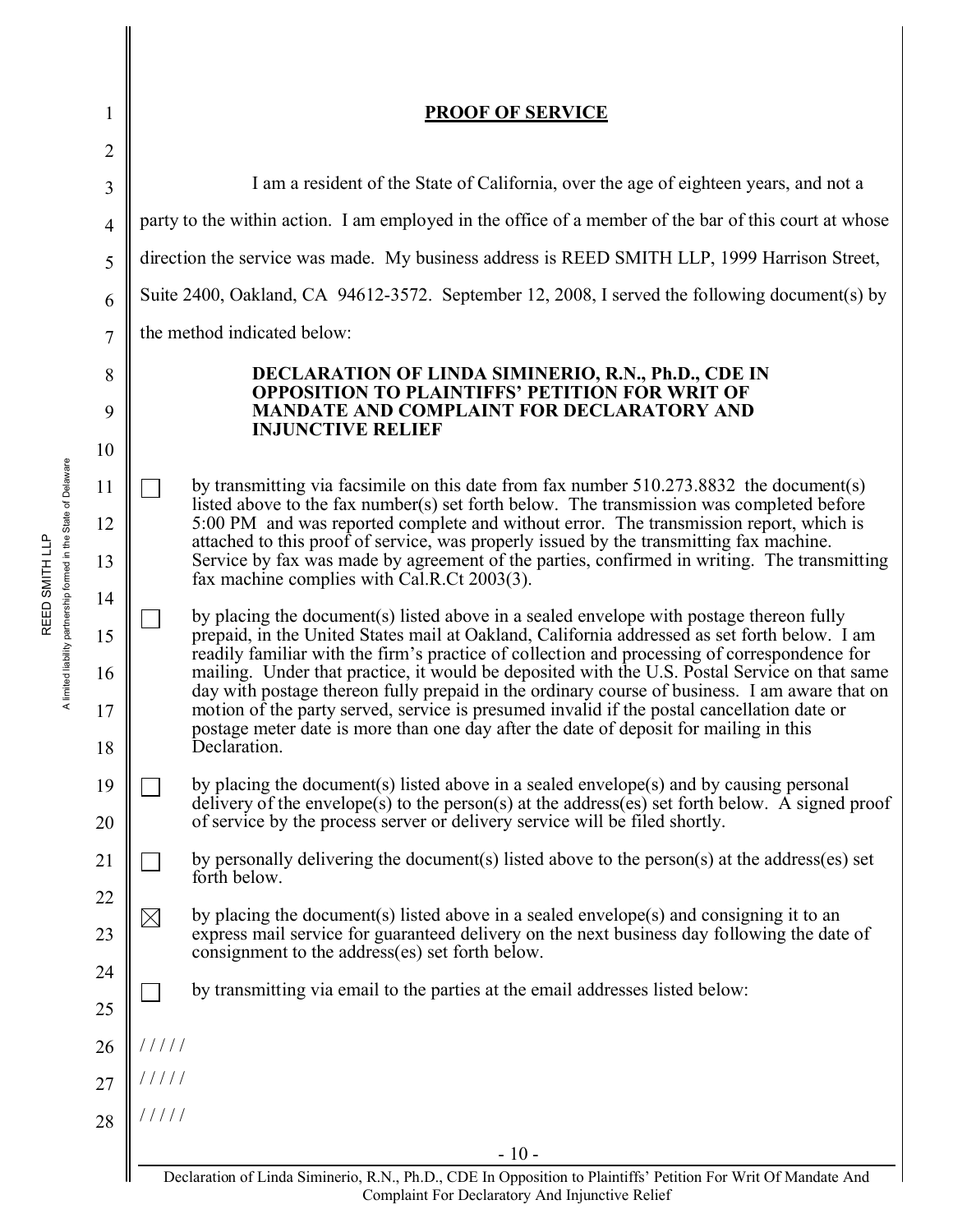| John S. Poulos, Esq.                                                  | Attorneys for Plaintiffs and Petitioners                                                          |  |  |
|-----------------------------------------------------------------------|---------------------------------------------------------------------------------------------------|--|--|
| Christopher R. Rodriguez, Esq.<br>Pillsbury Winthrop Shaw Pittman LLP | American Nurses Association, American<br>Nurses Association/California, California                |  |  |
| 400 Capitol Mall, #1700                                               | School Nurses Organization and California                                                         |  |  |
| Sacramento, CA 95814                                                  | <b>Nurses Association</b>                                                                         |  |  |
|                                                                       | 916-329-4700<br>Telephone:                                                                        |  |  |
|                                                                       | Facsimile:<br>916-441-3583                                                                        |  |  |
| Alice L. Bodley, Esq.<br>Jocelyn Winston, Esq.                        | Attorneys for Plaintiffs and Petitioners<br>American Nurses Association, American                 |  |  |
| Therese Myers, Esq.                                                   | Nurses Association/California, and California<br><b>School Nurses Organization</b>                |  |  |
| <b>American Nurses Association</b>                                    |                                                                                                   |  |  |
| 8515 Georgia Avenue, N.W.<br>Suite 400                                | 301-628-5127<br>Telephone:                                                                        |  |  |
| Silver Spring, MD 20910                                               | Facsimile:<br>301-628-5345                                                                        |  |  |
|                                                                       |                                                                                                   |  |  |
| Pamela Allen, Esq.<br>Linda M. Shipley, Esq.                          | Attorneys for Plaintiff and Petitioner<br>California Nurses Association                           |  |  |
| California Nurses Association                                         |                                                                                                   |  |  |
| <b>Legal Department</b><br>2000 Franklin St., Suite 300               | 510-273-2271<br>Telephone:<br>Facsimile:<br>510-6634822                                           |  |  |
| Oakland, CA 94612                                                     |                                                                                                   |  |  |
|                                                                       |                                                                                                   |  |  |
| Marsha A. Bedwell, Esq.<br>Michael E. Hersher, Esq.                   | Attorneys for Defendants and Respondents<br>Jack O'Connell and California Department of           |  |  |
| California State Department of Education                              | Education, the Board of Education, and its                                                        |  |  |
| 1430 N Street, Room 5319                                              | members                                                                                           |  |  |
| Sacramento, CA 94814                                                  | Telephone:<br>916-319-0860                                                                        |  |  |
|                                                                       | Facsimile:<br>916-319-0155                                                                        |  |  |
|                                                                       | E-mail:<br>AKeown@cde.ca.gov                                                                      |  |  |
|                                                                       | MBedwell@cde.ca.gov                                                                               |  |  |
|                                                                       | MHersher@cde.ca.gov                                                                               |  |  |
| Robin B. Johansen, Esq.<br>Remcho, Johansen and Purcell               | <b>Attorneys for Defendants and Respondents</b><br>Jack O'Connell, State Superintendent of Public |  |  |
| 201 Dolores Ave.                                                      | Instruction; State Department of Education                                                        |  |  |
| San Leandro, CA 94577                                                 |                                                                                                   |  |  |
|                                                                       | Telephone:<br>510-346-6200<br>Facsimile:<br>510-346-6201                                          |  |  |
|                                                                       |                                                                                                   |  |  |
|                                                                       | E-mail:<br>rjohansen@rjp.com                                                                      |  |  |
| Arlene Mayerson, Esq.<br>Larisa Cummings, Esq.                        | Attorneys for Intervenor<br><b>American Diabetes Association</b>                                  |  |  |
| Disability Rights Education and Defense                               |                                                                                                   |  |  |
| Fund, Inc.<br>2212 Sixth Street                                       | Telephone:<br>510-644-2555<br>Facsimile:<br>510-841-8645                                          |  |  |
| Berkeley, CA 94710                                                    |                                                                                                   |  |  |
|                                                                       | E-mail:<br>amayerson@dredf.org                                                                    |  |  |
|                                                                       | lcummings@dredf.org<br>clanvers@dredf.org                                                         |  |  |
|                                                                       |                                                                                                   |  |  |
| 1111                                                                  |                                                                                                   |  |  |
| 11111                                                                 |                                                                                                   |  |  |

Declaration of Linda Siminerio, R.N., Ph.D., CDE In Opposition to Plaintiffs' Petition For Writ Of Mandate And Complaint For Declaratory And Injunctive Relief

A limited liability partnership formed in the State of Delaware A limited liability partnership formed in the State of Delaware

 $\overline{\mathsf{I}}$ 

REED SMITH LLP REED SMITH LLP